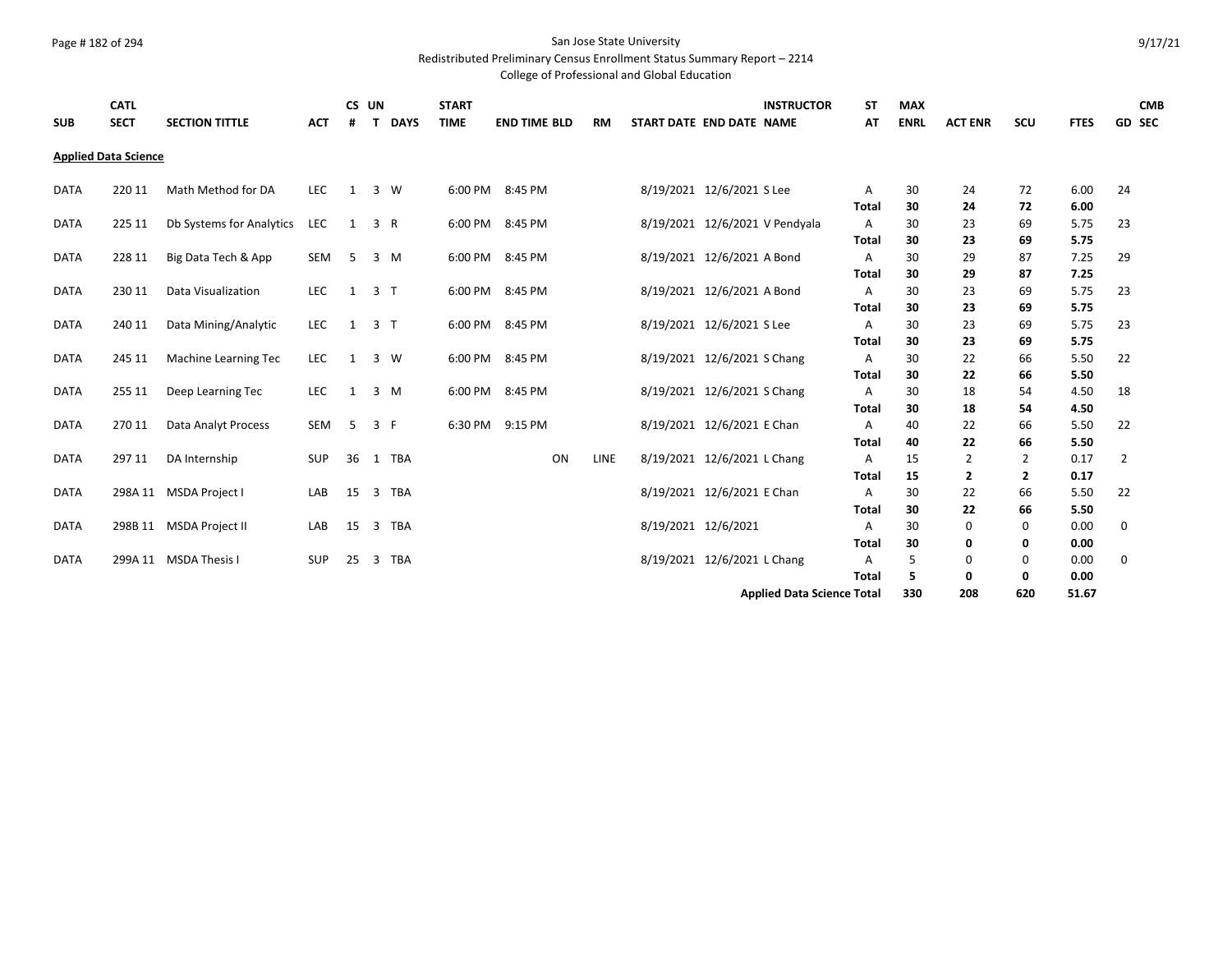## Page # 183 of 294 San Jose State University

Redistributed Preliminary Census Enrollment Status Summary Report – 2214

|             | <b>CATL</b>                  |                         |            |                | CS UN                                 | <b>START</b> |                     |             | <b>INSTRUCTOR</b>                      | <b>ST</b>    | <b>MAX</b>  |                |     |             | <b>CMB</b>    |
|-------------|------------------------------|-------------------------|------------|----------------|---------------------------------------|--------------|---------------------|-------------|----------------------------------------|--------------|-------------|----------------|-----|-------------|---------------|
| <b>SUB</b>  | <b>SECT</b>                  | <b>SECTION TITTLE</b>   | ACT        | #              | $\mathbf{T}$<br><b>DAYS</b>           | <b>TIME</b>  | <b>END TIME BLD</b> | <b>RM</b>   | START DATE END DATE NAME               | AT           | <b>ENRL</b> | <b>ACT ENR</b> | SCU | <b>FTES</b> | <b>GD SEC</b> |
|             | <b>School of Information</b> |                         |            |                |                                       |              |                     |             |                                        |              |             |                |     |             |               |
|             |                              |                         |            |                |                                       |              |                     |             |                                        |              |             |                |     |             |               |
| <b>INFO</b> | 200 01                       | Inf. Comm               | SEM        | 5              | 3<br>TBA                              |              | ON                  | LINE        | 8/19/2021 12/6/2021 Z Liu              | Α            | 35          | 33             | 99  | 8.10        | 30            |
| <b>INFO</b> | 200 02                       | Inf. Comm               | <b>SEM</b> | 5              | 3<br><b>TBA</b>                       |              | ON                  | LINE        | 8/19/2021 12/6/2021 M Stephens         | Α            | 35          | 29             | 87  | 7.20        | 28            |
| <b>INFO</b> | 200 03                       | Inf. Comm               | SEM        | 5              | 3<br><b>TBA</b>                       |              | ON                  | <b>LINE</b> | 8/19/2021 12/6/2021 K Bontenbal        | Α            | 35          | 29             | 87  | 7.20        | 28            |
| <b>INFO</b> | 200 04                       | Inf. Comm               | <b>SEM</b> | 5              | 3<br><b>TBA</b>                       |              | ON                  | <b>LINE</b> | 8/19/2021 12/6/2021 S Tash             | A            | 35          | 33             | 99  | 8.20        | 32            |
| <b>INFO</b> | 200 05                       | Inf. Comm               | SEM        | 5              | $\overline{\mathbf{3}}$<br><b>TBA</b> |              | ON                  | LINE        | 8/19/2021 12/6/2021 K Bontenbal        | Α            | 35          | 22             | 66  | 5.45        | 21            |
|             |                              |                         |            |                |                                       |              |                     |             |                                        | <b>Total</b> | 175         | 146            | 438 | 36.15       |               |
| <b>INFO</b> | 202 01                       | Inf. Ret. Sys. Des      | SEM        | 5              | 3<br>TBA                              |              | ON                  | LINE        | 8/19/2021 12/6/2021 A Johnson          | Α            | 35          | 32             | 96  | 8.00        | 32            |
| <b>INFO</b> | 202 02                       | Inf. Ret. Sys. Des      | <b>SEM</b> | 5              | 3<br><b>TBA</b>                       |              | ON                  | LINE        | 8/19/2021 12/6/2021 A Johnson          | A            | 35          | 32             | 96  | 7.95        | 31            |
| <b>INFO</b> | 202 03                       | Inf. Ret. Sys. Des      | SEM        | 5              | 3<br><b>TBA</b>                       |              | ON                  | LINE        | 8/19/2021 12/6/2021 A Johnson          | Α            | 35          | 30             | 90  | 7.50        | 30            |
| <b>INFO</b> | 202 04                       | Inf. Ret. Sys. Des      | SEM        | 5              | 3<br><b>TBA</b>                       |              | ON                  | LINE        | 8/19/2021 12/6/2021 A Johnson          | Α            | 35          | 30             | 90  | 7.45        | 29            |
| <b>INFO</b> | 202 05                       | Inf. Ret. Sys. Des      | SEM        | 5              | $\overline{\mathbf{3}}$<br><b>TBA</b> |              | ON                  | LINE        | 8/19/2021 12/6/2021 G Liu              | Α            | 35          | 15             | 45  | 3.70        | 14            |
|             |                              |                         |            |                |                                       |              |                     |             |                                        | <b>Total</b> | 175         | 139            | 417 | 34.60       |               |
| <b>INFO</b> | 203 01                       | <b>Online Learning</b>  | <b>SEM</b> |                | 2 1 TBA                               |              | ON                  | LINE        | 8/19/2021 12/6/2021 C Runnels          | A            | 75          | 73             | 73  | 6.03        | 70            |
| <b>INFO</b> | 203 02                       | <b>Online Learning</b>  | <b>SEM</b> | $\overline{2}$ | 1<br><b>TBA</b>                       |              | ON                  | LINE        | 8/19/2021 12/6/2021 C Runnels          | Α            | 75          | 59             | 59  | 4.88        | 57            |
| <b>INFO</b> | 203 03                       | <b>Online Learning</b>  | SEM        | $\overline{2}$ | $\mathbf{1}$<br>TBA                   |              | ON                  | LINE        | 8/19/2021 12/6/2021 C Runnels          | Α            | 70          | 22             | 22  | 1.83        | 22            |
|             |                              |                         |            |                |                                       |              |                     |             |                                        | <b>Total</b> | 220         | 154            | 154 | 12.75       |               |
| <b>INFO</b> | 204 01                       | Inf. Prof               | <b>SEM</b> | 5              | 3<br><b>TBA</b>                       |              | ON                  | <b>LINE</b> | 8/19/2021 12/6/2021 C Dee              | A            | 35          | 25             | 75  | 6.15        | 23            |
| <b>INFO</b> | 204 02                       | Inf. Prof               | SEM        | 5              | 3<br><b>TBA</b>                       |              | ON                  | LINE        | 8/19/2021 12/6/2021 C Sawyer           | Α            | 35          | 21             | 63  | 5.25        | 21            |
| <b>INFO</b> | 204 03                       | Inf. Prof               | SEM        | 5              | 3<br><b>TBA</b>                       |              | ON                  | LINE        | 8/19/2021 12/6/2021 S Gaffney          | Α            | 35          | 35             | 105 | 8.70        | 34            |
| <b>INFO</b> | 204 04                       | Inf. Prof               | SEM        | 5              | $\overline{\mathbf{3}}$<br>TBA        |              | ON                  | LINE        | 8/19/2021 12/6/2021 D Hicks            | Α            | 35          | 34             | 102 | 8.50        | 34            |
|             |                              |                         |            |                |                                       |              |                     |             |                                        | Total        | 140         | 115            | 345 | 28.60       |               |
| <b>INFO</b> | 210 01                       | Reference Info Services | <b>SEM</b> | 5              | 3<br><b>TBA</b>                       |              | ON                  | LINE        | 8/19/2021 12/6/2021 J Aguiñaga         | Α            | 35          | 33             | 33  | 8.25        | 33            |
| <b>INFO</b> | 210 02                       | Reference Info Services | SEM        | 5              | $\overline{\mathbf{3}}$<br><b>TBA</b> |              | ON                  | LINE        | 8/19/2021 12/6/2021 J Aguiñaga         | Α            | 35          | 30             | 30  | 7.50        | 30            |
|             |                              |                         |            |                |                                       |              |                     |             |                                        | Total        | 70          | 63             | 63  | 15.75       |               |
| <b>INFO</b> | 22001                        | Rsc & Info Prof & Disc  | SEM        | -5             | 3 TBA                                 |              | ON                  | LINE        | 8/19/2021 12/6/2021 N Friedland        | Α            | 35          | 16             | 16  | 4.00        | 16            |
|             |                              |                         |            |                |                                       |              |                     |             |                                        | <b>Total</b> | 35          | 16             | 16  | 4.00        |               |
| <b>INFO</b> | 230 01                       | Iss Acad Libs           | <b>SUP</b> | 36             | $\overline{\mathbf{3}}$<br>TBA        |              | ON                  | LINE        | 8/19/2021 12/6/2021 M Otero-Boisvert A |              | 35          | 12             | 36  | 3.00        | 12            |
|             |                              |                         |            |                |                                       |              |                     |             |                                        | <b>Total</b> | 35          | 12             | 36  | 3.00        |               |
| <b>INFO</b> | 23201                        | Iss Publ Libs           | <b>SUP</b> | 36             | 3<br>TBA                              |              | ON                  | LINE        | 8/19/2021 12/6/2021 R Barefoot         | Α            | 35          | 23             | 69  | 5.75        | 23            |
|             |                              |                         |            |                |                                       |              |                     |             |                                        | <b>Total</b> | 35          | 23             | 69  | 5.75        |               |
| <b>INFO</b> | 23301                        | School Media Cent       | SEM        | 5              | 3 TBA                                 |              | ON                  | LINE        | 8/19/2021 12/6/2021 S Sannwald         | A            | 35          | 10             | 30  | 2.40        | 8             |
|             |                              |                         |            |                |                                       |              |                     |             |                                        | <b>Total</b> | 35          | 10             | 30  | 2.40        |               |
| <b>INFO</b> | 234 01                       | Int Freedom Sem         | SEM        |                | 3                                     |              |                     |             |                                        | X            | $\mathbf 0$ | 0              | 0   | 0.00        | 0             |
|             |                              |                         |            |                |                                       |              |                     |             |                                        | <b>Total</b> | 0           | 0              | 0   | 0.00        |               |
| <b>INFO</b> | 240 01                       | Info Tech Tools & Aplc  | <b>SEM</b> | 5              | 3<br><b>TBA</b>                       |              | ON                  | <b>LINE</b> | 8/19/2021 12/6/2021 R Dean             | A            | 35          | 33             | 99  | 8.25        | 33            |
|             |                              |                         |            |                |                                       |              |                     |             |                                        | <b>Total</b> | 35          | 33             | 99  | 8.25        |               |
| <b>INFO</b> | 244 01                       | <b>Online Searching</b> | SEM        | 5              | $\overline{\mathbf{3}}$<br>TBA        |              | ON                  | LINE        | 8/19/2021 12/6/2021 N Friedland        | A            | 35          | 26             | 78  | 6.50        | 26            |
|             |                              |                         |            |                |                                       |              |                     |             |                                        | <b>Total</b> | 35          | 26             | 78  | 6.50        |               |
| <b>INFO</b> | 246 01                       | Inf Tech Tools App Adv  | SEM        | 5              | TBA<br>1                              |              | ON                  | LINE        | 8/19/2021 12/6/2021 N McCarthy         | Α            | 35          | 8              | 8   | 0.67        | 8             |
| <b>INFO</b> | 246 02                       | Inf Tech Tools App Adv  | SEM        | 5              | $\overline{3}$<br><b>TBA</b>          |              | ON                  | <b>LINE</b> | 8/19/2021 12/6/2021 H Chen             | A            | 35          | 18             | 18  | 4.50        | 18            |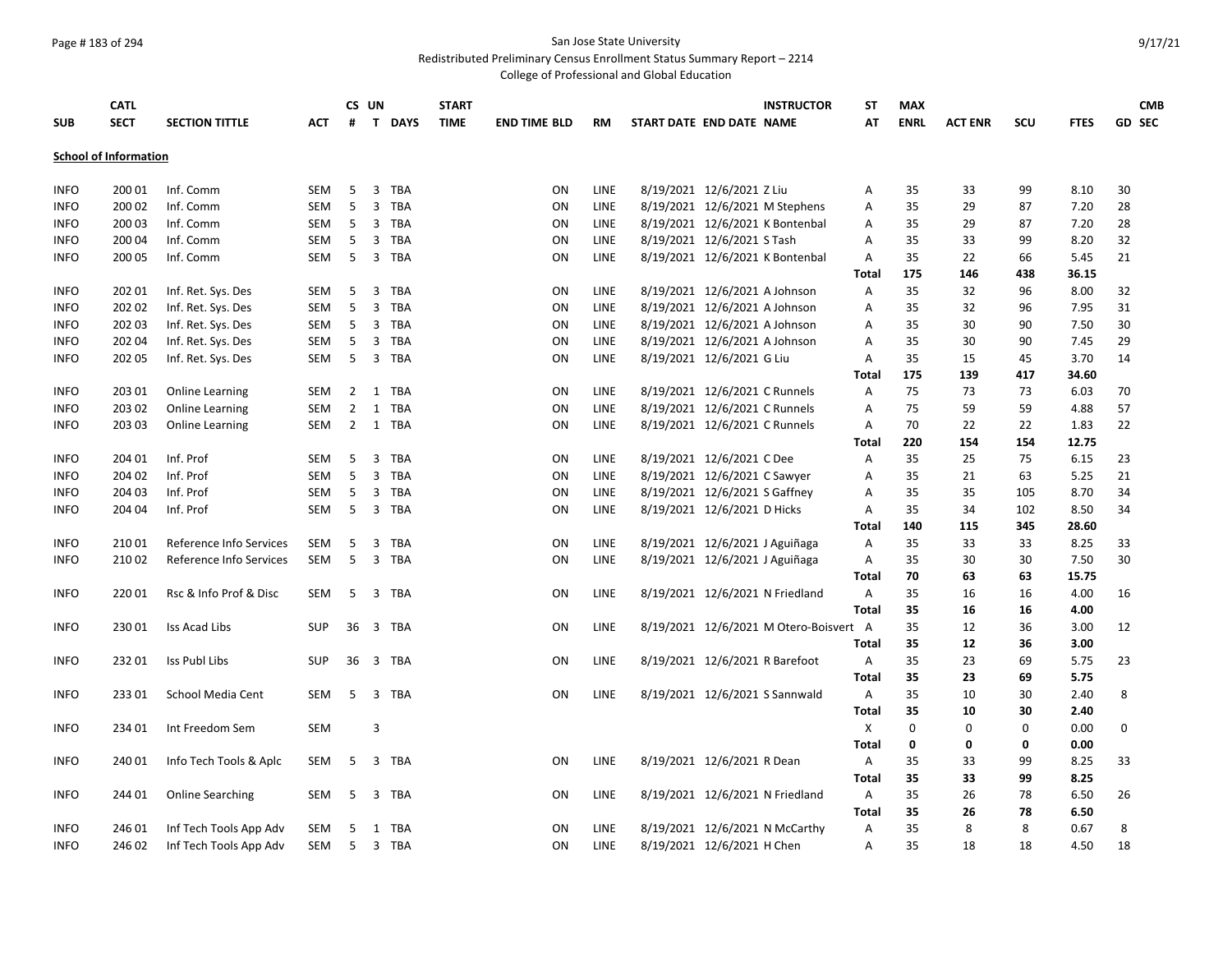## Page # 184 of 294 San Jose State University

# Redistributed Preliminary Census Enrollment Status Summary Report – 2214

|             | <b>CATL</b> |                                  |            |                | CS UN                   |             | <b>START</b> |                     |           | <b>INSTRUCTOR</b>                        | <b>ST</b>      | <b>MAX</b>  |                |             |             | <b>CMB</b>     |
|-------------|-------------|----------------------------------|------------|----------------|-------------------------|-------------|--------------|---------------------|-----------|------------------------------------------|----------------|-------------|----------------|-------------|-------------|----------------|
| <b>SUB</b>  | <b>SECT</b> | <b>SECTION TITTLE</b>            | АСТ        | #              | $\mathbf{T}$            | <b>DAYS</b> | <b>TIME</b>  | <b>END TIME BLD</b> | <b>RM</b> | START DATE END DATE NAME                 | AT             | <b>ENRL</b> | <b>ACT ENR</b> | SCU         | <b>FTES</b> | <b>GD SEC</b>  |
| <b>INFO</b> | 246 03      | Inf Tech Tools App Adv           | <b>SEM</b> |                | 3                       |             |              |                     |           |                                          | $\mathsf{x}$   | $\mathbf 0$ | $\mathbf 0$    | $\mathbf 0$ | 0.00        | $\Omega$       |
|             |             |                                  |            |                |                         |             |              |                     |           |                                          | <b>Total</b>   | 70          | 26             | 26          | 5.17        |                |
| <b>INFO</b> | 248 01      | Beg Cat & Class                  | <b>SEM</b> | 5              | 3                       | TBA         |              | ON                  | LINE      | 8/19/2021 12/6/2021 S Khosrowpour        | A              | 35          | 35             | 105         | 8.75        | 35             |
| <b>INFO</b> | 248 02      | Beg Cat & Class                  | <b>SEM</b> | 5              | 3                       | <b>TBA</b>  |              | ON                  | LINE      | 8/19/2021 12/6/2021 S Khosrowpour        | $\overline{A}$ | 35          | 35             | 105         | 8.75        | 35             |
|             |             |                                  |            |                |                         |             |              |                     |           |                                          | <b>Total</b>   | 70          | 70             | 210         | 17.50       |                |
| <b>INFO</b> | 25001       | Instr Dsgn Info Prof             | <b>SEM</b> | 5              | 3                       | <b>TBA</b>  |              | ON                  | LINE      | 8/19/2021 12/6/2021 D Kovacs             | Α              | 35          | 20             | 60          | 4.95        | 19             |
| <b>INFO</b> | 25002       | Instr Dsgn Info Prof             | <b>SEM</b> | 5              | 3                       | TBA         |              | ON                  | LINE      | 8/19/2021 12/6/2021 D Loertscher         | Α              | 35          | 3              | 9           | 0.75        | 3              |
|             |             |                                  |            |                |                         |             |              |                     |           |                                          | <b>Total</b>   | 70          | 23             | 69          | 5.70        |                |
| <b>INFO</b> | 25101       | Web Usability                    | SEM        | -5             | $\overline{\mathbf{3}}$ | TBA         |              | ON                  | LINE      | 8/19/2021 12/6/2021 J Kemp               | $\overline{A}$ | 35          | 19             | 57          | 4.75        | 19             |
|             |             |                                  |            |                |                         |             |              |                     |           |                                          | <b>Total</b>   | 35          | 19             | 57          | 4.75        |                |
| <b>INFO</b> | 254 01      | Inf. Lit. Learn                  | SEM        | 5              | 3                       | <b>TBA</b>  |              | ON                  | LINE      | 8/19/2021 12/6/2021 E Valenti            | Α              | 35          | 25             | 75          | 6.25        | 25             |
|             |             |                                  |            |                |                         |             |              |                     |           |                                          | <b>Total</b>   | 35          | 25             | 75          | 6.25        |                |
| <b>INFO</b> | 25601       | Archy & Mnscpt                   | <b>SEM</b> | 5              | 3                       | <b>TBA</b>  |              | ON                  | LINE      | 8/19/2021 12/6/2021 D DeLorenzo          | A              | 35          | 32             | 96          | 8.00        | 32             |
|             |             |                                  |            |                |                         |             |              |                     |           |                                          | <b>Total</b>   | 35          | 32             | 96          | 8.00        |                |
| <b>INFO</b> | 25901       | Presrv Mgmt                      | SEM        | 5              | $\overline{\mathbf{3}}$ | TBA         |              | ON                  | LINE      | 8/19/2021 12/6/2021 E Holmes             | A              | 35          | 15             | 45          | 3.75        | 15             |
|             |             |                                  |            |                |                         |             |              |                     |           |                                          | <b>Total</b>   | 35          | 15             | 45          | 3.75        |                |
| <b>INFO</b> |             | 260A 01 Prgrm and Srvcs for Chld | <b>LEC</b> | $\overline{2}$ | 3                       | <b>TBA</b>  |              | ON                  | LINE      | 8/19/2021 12/6/2021 P Peck               | Α              | 35          | 21             | 63          | 5.25        | 21             |
|             |             |                                  |            |                |                         |             |              |                     |           |                                          | <b>Total</b>   | 35          | 21             | 63          | 5.25        |                |
| <b>INFO</b> |             | 261A 01 Prgrm and Srvcs for Yas  | <b>LEC</b> | $\overline{2}$ | 3                       | <b>TBA</b>  |              | ON                  | LINE      | 8/19/2021 12/6/2021 A Bernier            | A              | 35          | $\overline{7}$ | 21          | 1.75        | $\overline{7}$ |
|             |             |                                  |            |                |                         |             |              |                     |           |                                          | <b>Total</b>   | 35          | $\overline{7}$ | 21          | 1.75        |                |
| <b>INFO</b> | 26301       | Matrls For Chidrn                | <b>LEC</b> |                |                         | 2 3 TBA     |              | ON                  | LINE      | 8/19/2021 12/6/2021 P Peck               | Α              | 35          | 15             | 45          | 3.75        | 15             |
|             |             |                                  |            |                |                         |             |              |                     |           |                                          | <b>Total</b>   | 35          | 15             | 45          | 3.75        |                |
| <b>INFO</b> | 265 01      | Matrls for YAS                   | LEC        | $\overline{2}$ | 3                       | <b>TBA</b>  |              | ON                  | LINE      | 8/19/2021 12/6/2021 L Houde              | A              | 35          | 21             | 63          | 5.25        | 21             |
|             |             |                                  |            |                |                         |             |              |                     |           |                                          | Total          | 35          | 21             | 63          | 5.25        |                |
| <b>INFO</b> | 26601       | <b>Collection Mgmt</b>           | <b>SEM</b> | 5              | 3                       | <b>TBA</b>  |              | ON                  | LINE      | 8/19/2021 12/6/2021 J Bodart             | A              | 35          | 21             | 63          | 5.20        | 20             |
|             |             |                                  |            |                |                         |             |              |                     |           |                                          | <b>Total</b>   | 35          | 21             | 63          | 5.20        |                |
| <b>INFO</b> | 275 01      | Libr Sev Div Comm                | SEM        | 5              |                         | 3 TBA       |              | ON                  | LINE      | 8/19/2021 12/6/2021 K Rebmann            | A              | 35          | 34             | 102         | 8.50        | 34             |
|             |             |                                  |            |                |                         |             |              |                     |           |                                          | <b>Total</b>   | 35          | 34             | 102         | 8.50        |                |
| <b>INFO</b> | 28101       | <b>Collog Contemp Iss</b>        | <b>SEM</b> | 5              | 3                       | <b>TBA</b>  |              | ON                  | LINE      | 8/19/2021 12/6/2021 D DeLorenzo          | Α              | 35          | 27             | 81          | 6.75        | 27             |
| <b>INFO</b> | 28102       | Colloq Contemp Iss               | SEM        | 5              | 2                       | <b>TBA</b>  |              | ON                  | LINE      | 8/19/2021 12/6/2021 D Buenting           | A              | 35          | 19             | 57          | 3.17        | 19             |
| <b>INFO</b> | 28103       | Colloq Contemp Iss               | SEM        | 5              | $\mathbf{1}$            | <b>TBA</b>  |              | ON                  | LINE      | 8/19/2021 12/6/2021 C Confetti-Higgins A |                | 35          | $\overline{7}$ | 21          | 0.58        | $\overline{7}$ |
| <b>INFO</b> | 28104       | <b>Collog Contemp Iss</b>        | SEM        | 5              | 1                       | TBA         |              | ON                  | LINE      | 8/19/2021 12/6/2021 C Confetti-Higgins A |                | 35          | 11             | 33          | 0.92        | 11             |
| <b>INFO</b> | 28105       | <b>Collog Contemp Iss</b>        | SEM        | 5              | 3                       | TBA         |              | ON                  | LINE      | 8/19/2021 12/6/2021 M Villagran          | Α              | 35          | 10             | 30          | 2.50        | 10             |
| <b>INFO</b> | 28106       | <b>Collog Contemp Iss</b>        | <b>SEM</b> | 5              | 1                       | <b>TBA</b>  |              | ON                  | LINE      | 8/19/2021 12/6/2021 M Driscoll           | A              | 35          | 16             | 48          | 1.33        | 16             |
| <b>INFO</b> | 28107       | Colloq Contemp Iss               | SEM        | 5              | $\overline{2}$          | TBA         |              | ON                  | LINE      | 8/19/2021 12/6/2021 M Price              | A              | 35          | $\overline{7}$ | 21          | 1.17        | $\overline{7}$ |
|             |             |                                  |            |                |                         |             |              |                     |           |                                          | Total          | 245         | 97             | 291         | 16.42       |                |
| <b>INFO</b> | 28201       | Sem in Libr Mgmt                 | <b>SEM</b> | 5              | 2                       | <b>TBA</b>  |              | ON                  | LINE      | 8/19/2021 12/6/2021 J Jumba              | A              | 35          | 13             | 13          | 2.17        | 13             |
| <b>INFO</b> | 28202       | Sem in Libr Mgmt                 | SEM        | 5              | $\overline{2}$          | TBA         |              | ON                  | LINE      | 8/19/2021 12/6/2021 S Gaffney            | Α              | 35          | 9              | 9           | 1.50        | 9              |
|             |             |                                  |            |                |                         |             |              |                     |           |                                          | <b>Total</b>   | 70          | 22             | 22          | 3.67        |                |
| <b>INFO</b> | 284 01      | Sem Archiv Rec Mgmt              | <b>SEM</b> | 5              | 3                       | TBA         |              | ON                  | LINE      | 8/19/2021 12/6/2021 L Gleason            | A              | 35          | 18             | 18          | 4.50        | 18             |
| <b>INFO</b> | 284 02      | Sem Archiv Rec Mgmt              | <b>SEM</b> | 5              |                         | 3 TBA       |              | ON                  | LINE      | 8/19/2021 12/6/2021 D Hofman             | Α              | 35          | 20             | 20          | 5.00        | 20             |
|             |             |                                  |            |                |                         |             |              |                     |           |                                          | <b>Total</b>   | 70          | 38             | 38          | 9.50        |                |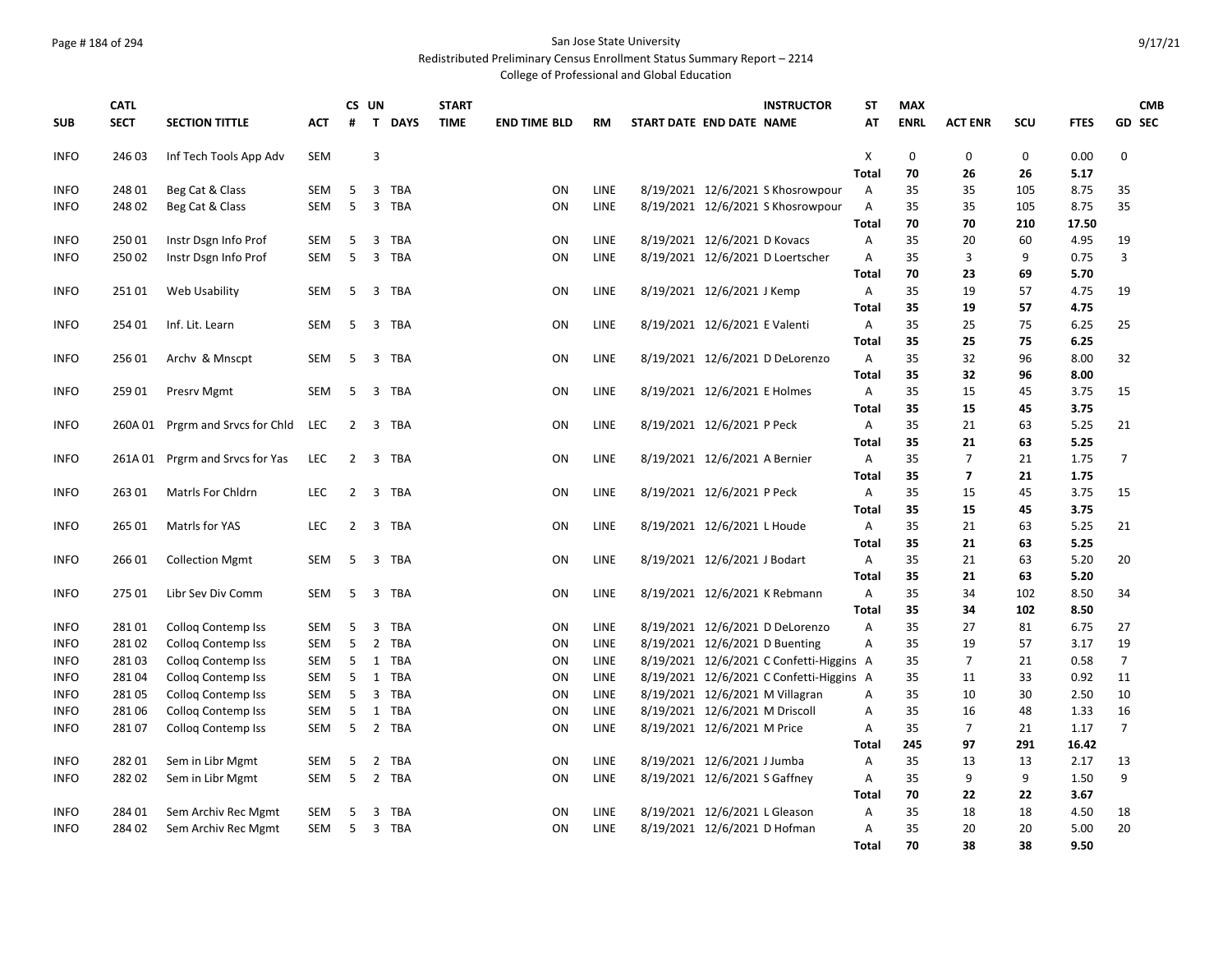#### Page # 185 of 294 San Jose State University

Redistributed Preliminary Census Enrollment Status Summary Report – 2214

|             | <b>CATL</b> |                                    |            |              | CS UN |             | <b>START</b> |                     |             | <b>INSTRUCTOR</b>               | SΤ           | <b>MAX</b>  |                |     |             | <b>CMB</b>     |
|-------------|-------------|------------------------------------|------------|--------------|-------|-------------|--------------|---------------------|-------------|---------------------------------|--------------|-------------|----------------|-----|-------------|----------------|
| <b>SUB</b>  | <b>SECT</b> | <b>SECTION TITTLE</b>              | <b>ACT</b> | #            |       | <b>DAYS</b> | <b>TIME</b>  | <b>END TIME BLD</b> | RM          | START DATE END DATE NAME        | AT           | <b>ENRL</b> | <b>ACT ENR</b> | SCU | <b>FTES</b> | <b>GD SEC</b>  |
| <b>INFO</b> | 285 01      | App. Res. Methods                  | <b>SEM</b> | 5            | 3     | <b>TBA</b>  |              | ON                  | LINE        | 8/19/2021 12/6/2021 J Sweeney   | A            | 35          | 27             | 27  | 6.75        | 27             |
| <b>INFO</b> | 285 02      | App. Res. Methods                  | SEM        | 5.           | 3     | <b>TBA</b>  |              | ON                  | LINE        | 8/19/2021 12/6/2021 L Luo       | A            | 35          | 13             | 13  | 3.25        | 13             |
| <b>INFO</b> | 285 03      | App. Res. Methods                  | <b>SEM</b> | 5            | 3     | <b>TBA</b>  |              | ON                  | <b>LINE</b> | 8/19/2021 12/6/2021 D Westbrook | A            | 35          | 35             | 35  | 8.70        | 34             |
|             |             |                                    |            |              |       |             |              |                     |             |                                 | Total        | 105         | 75             | 75  | 18.70       |                |
| <b>INFO</b> | 28701       | Sem Inf Sci                        | <b>SEM</b> | 5            | 3     | <b>TBA</b>  |              | ON                  | LINE        | 8/19/2021 12/6/2021 E Valenti   | Α            | 35          | 21             | 21  | 5.25        | 21             |
| <b>INFO</b> | 28702       | Sem Inf Sci                        | <b>SEM</b> | 5.           | 2     | <b>TBA</b>  |              | ON                  | LINE        | 8/19/2021 12/6/2021 S Ghosh     | A            | 35          | 7              | 7   | 1.17        | $\overline{7}$ |
|             |             |                                    |            |              |       |             |              |                     |             |                                 | Total        | 70          | 28             | 28  | 6.42        |                |
| <b>INFO</b> | 28901       | Adv Topics Libr & Info Sci SUP     |            | $25 \quad 3$ |       | <b>TBA</b>  |              | ON                  | LINE        | 8/19/2021 12/6/2021 L Main      | A            | 85          | 58             | 174 | 14.50       | 58             |
|             |             |                                    |            |              |       |             |              |                     |             |                                 | <b>Total</b> | 85          | 58             | 174 | 14.50       |                |
| <b>INFO</b> | 294 02      | Prof Exp Intern                    | <b>SUP</b> | 25           | 2     | <b>TBA</b>  |              | ON                  | LINE        | 8/19/2021 12/6/2021 L Main      | A            | 35          | 2              | 4   | 0.33        | 2              |
| <b>INFO</b> | 294 03      | Prof Exp Intern                    | <b>SUP</b> | 25           | 3     | <b>TBA</b>  |              | <b>ON</b>           | LINE        | 8/19/2021 12/6/2021 L Main      | A            | 35          | 3              | 9   | 0.75        | 3              |
| <b>INFO</b> | 294 04      | Prof Exp Intern                    | <b>SUP</b> | 25           | 4     | <b>TBA</b>  |              | ON                  | LINE        | 8/19/2021 12/6/2021 L Main      | Α            | 35          | 1              | 4   | 0.33        | 1              |
|             |             |                                    |            |              |       |             |              |                     |             |                                 | Total        | 105         | 6              | 17  | 1.42        |                |
| <b>INFO</b> | 295 01      | Sch Libr Fieldwork                 | <b>SUP</b> | 25           | -3    | <b>TBA</b>  |              | ON                  | LINE        | 8/19/2021 12/6/2021 M Harlan    | Α            | 50          | 9              | 27  | 2.05        | 5              |
|             |             |                                    |            |              |       |             |              |                     |             |                                 | <b>Total</b> | 50          | 9              | 27  | 2.05        |                |
| <b>INFO</b> | 298 01      | Special Study                      | <b>SUP</b> | 25           | 1     | <b>TBA</b>  |              | ON                  | <b>LINE</b> | 8/19/2021 12/6/2021 A Johnson   | A            | 25          |                |     | 0.08        | 1              |
| <b>INFO</b> | 298 02      | Special Study                      | <b>SUP</b> | 25           | 2     | <b>TBA</b>  |              | ON                  | <b>LINE</b> | 8/19/2021 12/6/2021 A Johnson   | A            | 25          | 3              | 6   | 0.50        | 3              |
| <b>INFO</b> | 298 03      | Special Study                      | <b>SUP</b> | 25           | 3     | TBA         |              | ON                  | <b>LINE</b> | 8/19/2021 12/6/2021 A Johnson   | Α            | 40          | 6              | 18  | 1.50        | 6              |
| <b>INFO</b> | 298 04      | Special Study                      | <b>SUP</b> | 25           | 3     | <b>TBA</b>  |              | ON                  | LINE        | 8/19/2021 12/6/2021 A Johnson   | A            | 20          | 0              | 0   | 0.00        | 0              |
|             |             |                                    |            |              |       |             |              |                     |             |                                 | <b>Total</b> | 110         | 10             | 25  | 2.08        |                |
| <b>INFO</b> | 299 01      | MA Thesis/Project                  | <b>SEM</b> | 25           | 3     | <b>TBA</b>  |              | ON                  | <b>LINE</b> | 8/19/2021 12/6/2021 L Main      | A            | 5           | 0              | 0   | 0.00        | 0              |
|             |             |                                    |            |              |       |             |              |                     |             |                                 | <b>Total</b> | 5.          | 0              | 0   | 0.00        |                |
|             |             | <b>School of Information Total</b> |            |              |       |             |              | 2465                | 1409        | 3377                            | 313.32       |             |                |     |             |                |